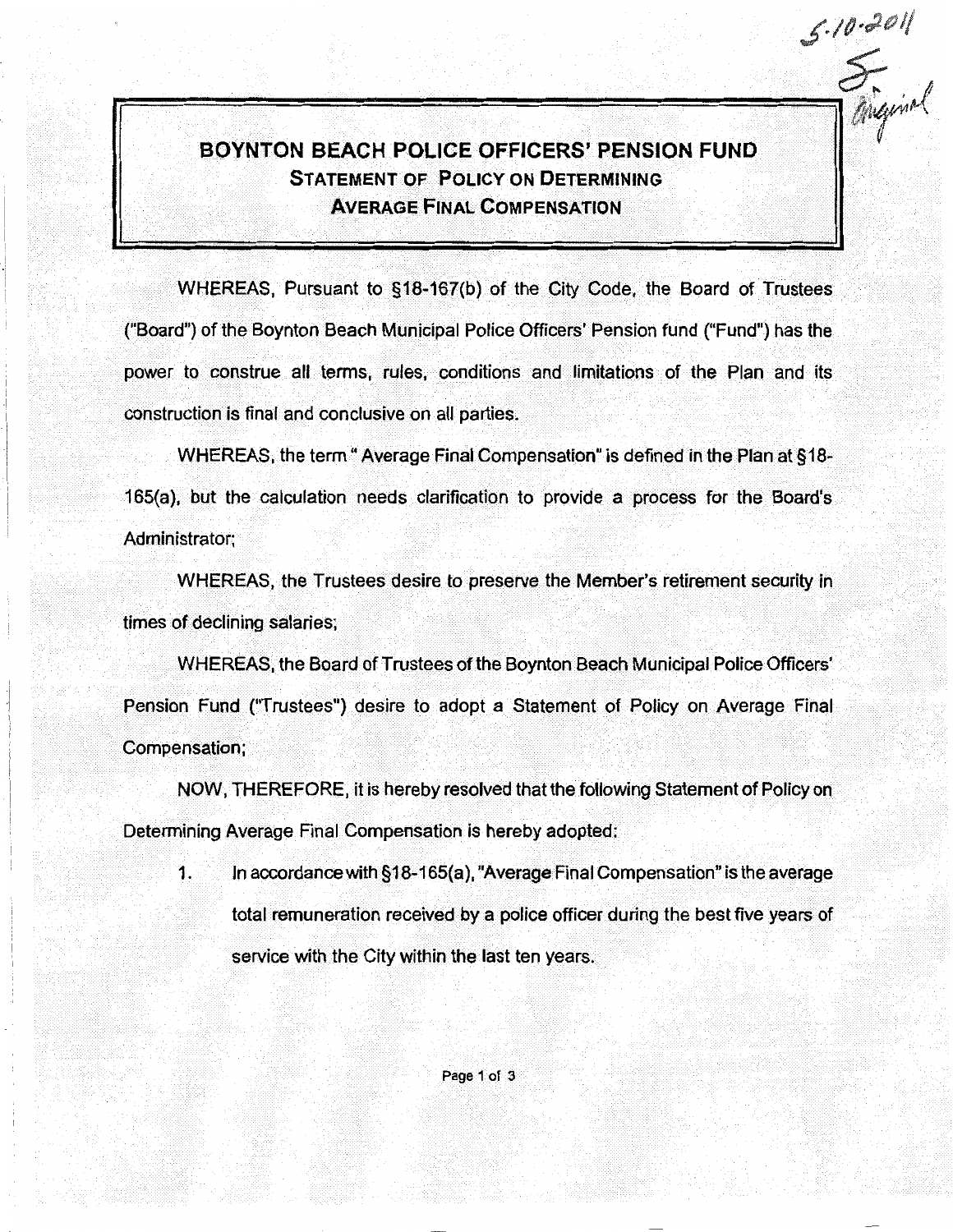2. In accordance with §18-165(a), "'Compensation or Salary' is the total cash remuneration including lump sum payments for accumulated sick and vacation leave and 'overtime' paid by the primary employer to a police officer for services rendered, but not including any payments for extra duty or a special detail Work performed on behalf of a second party employer paid directly to the police officer by the second party employer and amounts paid to a police officer after December 31, 2008 as differential wages during any period of active duty military service lasting more than 30 days. This definition also excludes severance pay and other similar payments which are not for services rendered."

3. To determine the Average Final Compensation, the administrator will:

- a. First, determine the employee's compensation (using the employee's compensation as defined in §18-165(a) without the accumulated sick and vacation leave).for the best five years in the last ten years immediately preceding the employee's normal retirement.
- b. Then, add the sick and vacation pay paid in a lump sum at termination or retirement (including entry into the DROP) to the total determined above. In accordance with  $§18-175(e)$  of the Deferred Retirement Option Plan {"DROP"), accumulated sick and vacation leave is included for calculation of compensation, but 120 hours of sick leave and 120 hours of vacation leave must be maintained by the employee at entry into the DROP.

Page 2 of 3